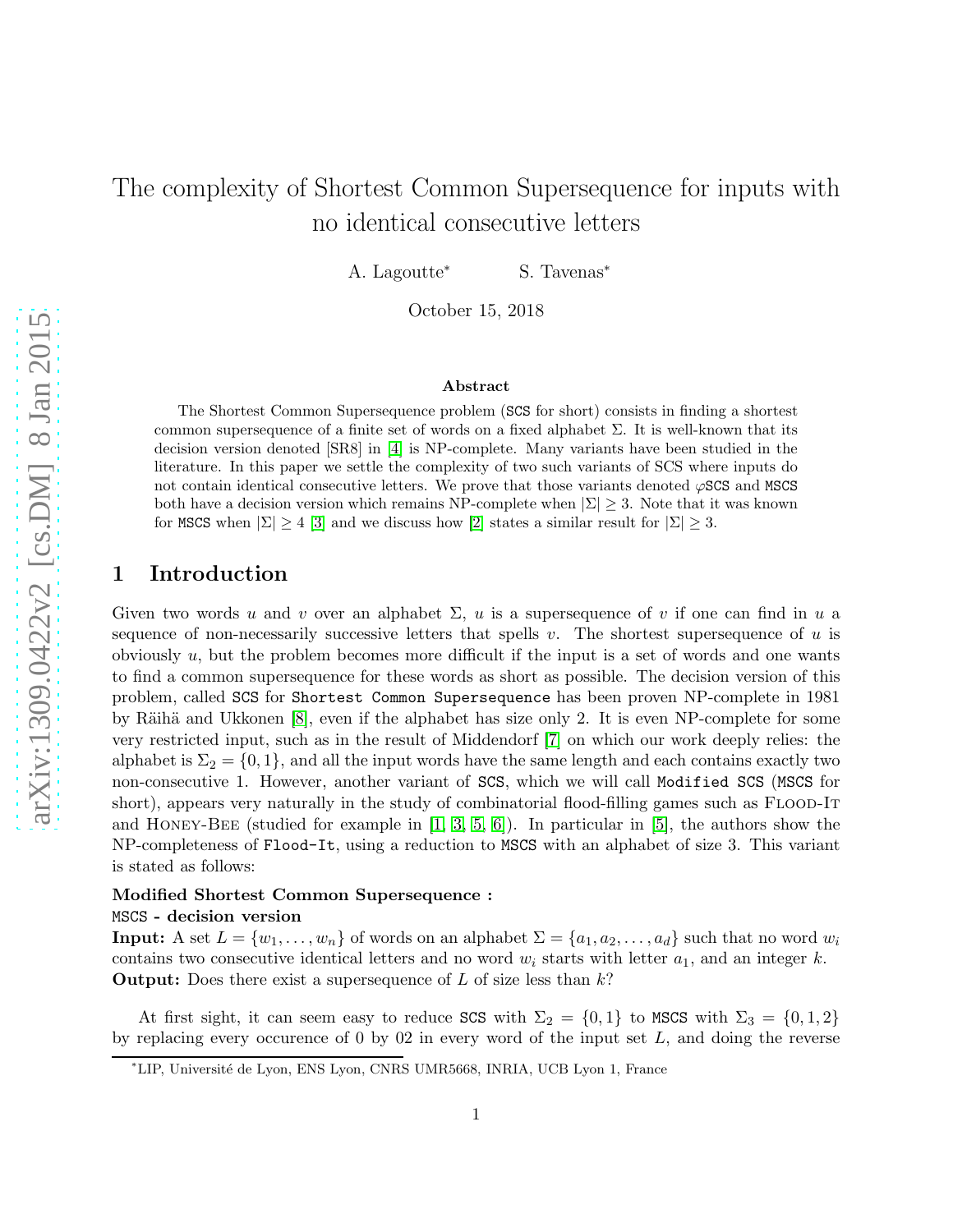operation on the solution to MSCS to get the shortest common supersequence of L. Unfortunately, this very natural idea does not work in general as shown on the following counter-example. Let  $L = \{00111, 11100\}$  be a input for SCS (in the minimization version), then the corresponding input for MSCS is  $L' = \{0202111, 1110202\}$ . The shortest solution for MSCS is 1110202111 of length 10, and its corresponding candidate solution for SCS is 11100111 of length 8. However, the shortest solution for L has size 7: 0011100. The problem here is that the operation transforms 0 into a double-counting letter and looses the symmetry between the two letters.

The second idea that occurs to mind is then to transform every occurrence of 0 by 02, and also every occurrence of 1 by 12. Then one can hope solving the newly created instance of MSCS, and delete every 2 from the solution of MSCS to get the shortest solution to SCS. This does not work either: consider the instance of SCS (in its minimization version) with  $L = (\Sigma_2)^3 \setminus \{111\}$ , that is to say that L contains every word of length 3 on  $\Sigma_2 = \{0,1\}$  except 111. The shortest supersequence for L is 01010 and is unique. Let  $L'$  be the set of words obtained from L by replacing every occurrence of 0 by 02 and every occurrence of 1 by 12. There is no supersequence for  $L'$  of length 9 obtained from 01010 by inserting some 2's (there is one of length 10: 0212021202). However there does exist a shortest supersequence for  $L'$  of length 9, namely 012012012. Consequently, the very natural ideas do not work for reducing SCS to MSCS.

Note that Fleischer and Woeginger designed in [\[3\]](#page-6-1) a reduction proving that MSCS is NP-complete when  $|\Sigma| \geq 4$  (the conference version of the paper states the result for  $|\Sigma| \geq 3$ , but the very simple proof turned out to be false; the correct statement appears in the later-published journal version). One should also mention Darte's work [\[2\]](#page-6-2) which does not focus directly on MSCS, but states a result about typed fusions for typed directed graphs in a compilation context. However, as he explains at the beginning of Section 3.5, when the directed graphs are disjoint union of chains, his problem is equivalent to SCS. Moreover the conditions over its typed fusions and digraphs implies that the SCS inputs equivalent to his digraph inputs, are words with no identical consecutive letters. Thus Proposition 3 in [\[2\]](#page-6-2) can be interpreted as the fact that SCS for inputs with no identical consecutive letters is NP-complete. His reduction from Vertex Cover uses the alphabet  $\Sigma = \{0, 1, \bar{a}\}\$  and a careful look shows that he generates SCS inputs where no word starts with  $\bar{a}$ . Consequently one could state that the NP-completeness of MSCS for three letters is shown there. His reduction is derived from a paper of Räihä and Ukkonen [\[8\]](#page-6-3) as well as its proof. Unfortunately it is 10 pages long and hard to check.

The main purpose of our work is to provide a new NP-completeness reduction for MSCS when  $|\Sigma| \geq 3$ , with a shorter proof, so that the result becomes undisputed. To this end, we introduce yet another variant of SCS, called  $\varphi$ SCS. We first define the alphabets  $\Sigma_2 = \{0, 1\}$  and  $\Sigma_3 = \{0, 1, 2\}$ , and the word morphism  $\varphi : \Sigma_2^* \to \Sigma_3^*$  by  $\varphi(0) = 0202$  and  $\varphi(1) = 1$ .

### Shortest Common Supersequence for some inputs generated by  $\varphi$ :  $\varphi$ SCS - decision version

**Input:** A set  $L = \{w_1, \ldots, w_n\}$  of words on the alphabet  $\Sigma_3$  such that  $L \subseteq \varphi(\Sigma^*)$ , each  $w_i$  contains exactly two ones, which moreover are non consecutive, and an integer k. **Output:** Does there exist a supersequence of L of size less than  $k$ ?

A careful look at those two problems shows that  $\varphi$ SCS is a particular case of MSCS if  $|\Sigma| \geq 3$ . The input words for  $\varphi$ SCS are a concatenation of patterns 0202 and 1 with no consecutive ones, thus they do not contain consecutive identical letters. Moreover none of those input words starts with letter 2. Up to relabelling the letters, one may consider that  $a_1 = 2$ . Consequently, we will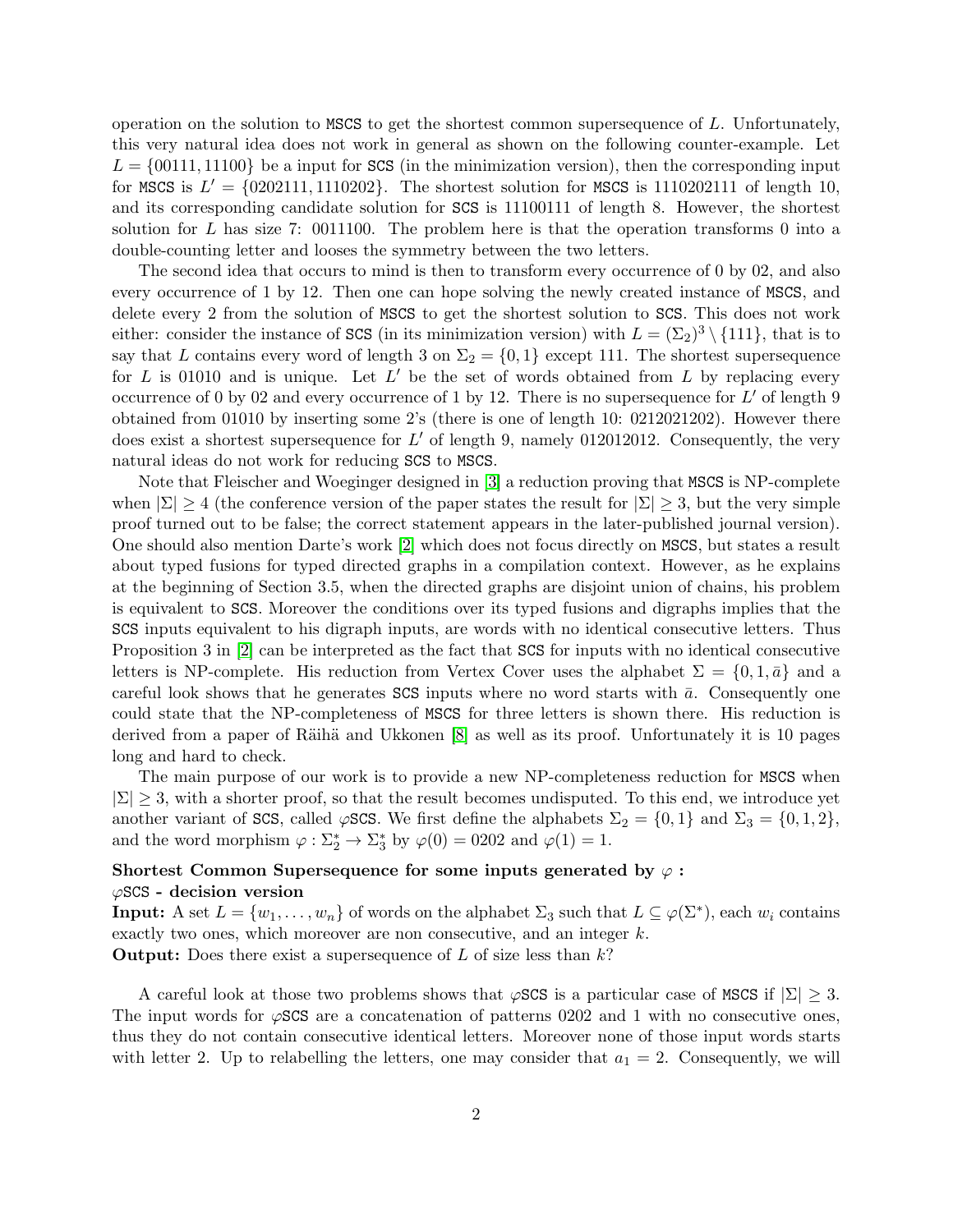show that  $\varphi$ SCS is NP-complete, which implies that MSCS is also NP-complete if  $|\Sigma| \geq 3$ . One may wonder why we use the block 0202 instead of the more natural block 02 (that is to say, why  $\varphi(0) = 0202$  and not 02). The key reason appears in the third item of Lemma [2](#page-3-0) : the elementary technique we use to prove it does not work for the case of blocks 02.

Besides, observe that the threshold on  $|\Sigma|$  which involves NP-hardness is tight: when  $|\Sigma| = 2$ , MSCS is trivially polynomial. Finally, let us notice that our proof is a very close adaptation of the proof of Middendorf's result [\[7,](#page-6-4) Theorem 4.2] mentioned in the first paragraph.

**Notation** Given two words over an alphabet  $\Sigma$ ,  $u = u_1 \dots u_p$   $(u_i \in \Sigma)$  and  $v = v_1 \dots v_q$   $(v_i \in \Sigma)$ , an *embedding* of u into v is an injection f from  $\{1, \ldots, p\}$  into  $\{1, \ldots, q\}$  such that  $u_i = v_{f(i)}$ . It tells that v is a *supersequence* of u and we also say that f maps letters of u onto letters of v. We will also use equivalently the terms *pattern*, *block* or *factor* to designate a sequence of consecutive letters in a word. A supersequence *for a set of words* is a word which is a supersequence for each of those words.

## 2 Result

The NP-completeness reduction will start from Vertex Cover, but we will need the next two lemmas.

<span id="page-2-0"></span>**Lemma 1.** Let L be a set of words over  $\Sigma_3$ , such that  $L \subseteq \varphi(\Sigma^*)$ , and  $S = s_1 \dots s_l$  be a superse*quence of* L. Then there exists a supersequence S' of L of size  $\leq |S|$  such that  $S' \subseteq \varphi(\Sigma^*)$ .

- *Proof. First step:* Let S' be a supersequence of L and let S'' be the string obtained from S'' after applying one of the following operations:
	- 1. If  $S'$  ends by 0, delete it.
	- 2. If  $S'$  starts by 2, delete it
	- 3. If  $S'$  contains 00, replace it by 0.
	- 4. If  $S'$  contains 22, replace it by 2.
	- 5. If  $S'$  contains 01, replace it by 10.
	- 6. If  $S'$  contains 12, replace it by 21.

Then  $S''$  is still a supersequence of L: indeed, item (i) and (ii) are obvious since no word of L starts by 2 nor ends by 0. For item (iii), observe that no embedding can map two 0 onto two consecutive 0, since no word contains two consecutive 0. Thus if  $S'$  contains 00 at index i, and f is an embedding of  $w \in L$  so that f maps a zero of w onto  $s_{i+1}$ , we can modify f to map this zero onto  $s_i$ . Then  $s_{i+1}$  is useless and we can delete it. The same argument applies for item (iv). For item  $(v)$ , observe that no embedding can map a 0 and a 1 onto two consecutive  $\overline{0}$  and 1 because this pattern does not appear in any word of L. Thus if  $S'$ contains 01 at index i, and f is an embedding of  $w \in L$  so that f maps a zero of w onto  $s_i$ (resp. a one of w onto  $s_{i+1}$ ), we can swap the 0 and the 1 in S and modify f to map the zero of w onto  $s_{i+1}$  (resp. the one of w onto  $s_i$ ). The same argument applies for item (vi).

Consequently, starting from  $S$ , we can iterately "push" the zeros from left to right by deletion (transformation 00 into 0) or switching (01 into 10), and delete the last letter if it is a zero, until getting a supersequence  $S_1$  where each 0 is followed by a 2. In the same manner, starting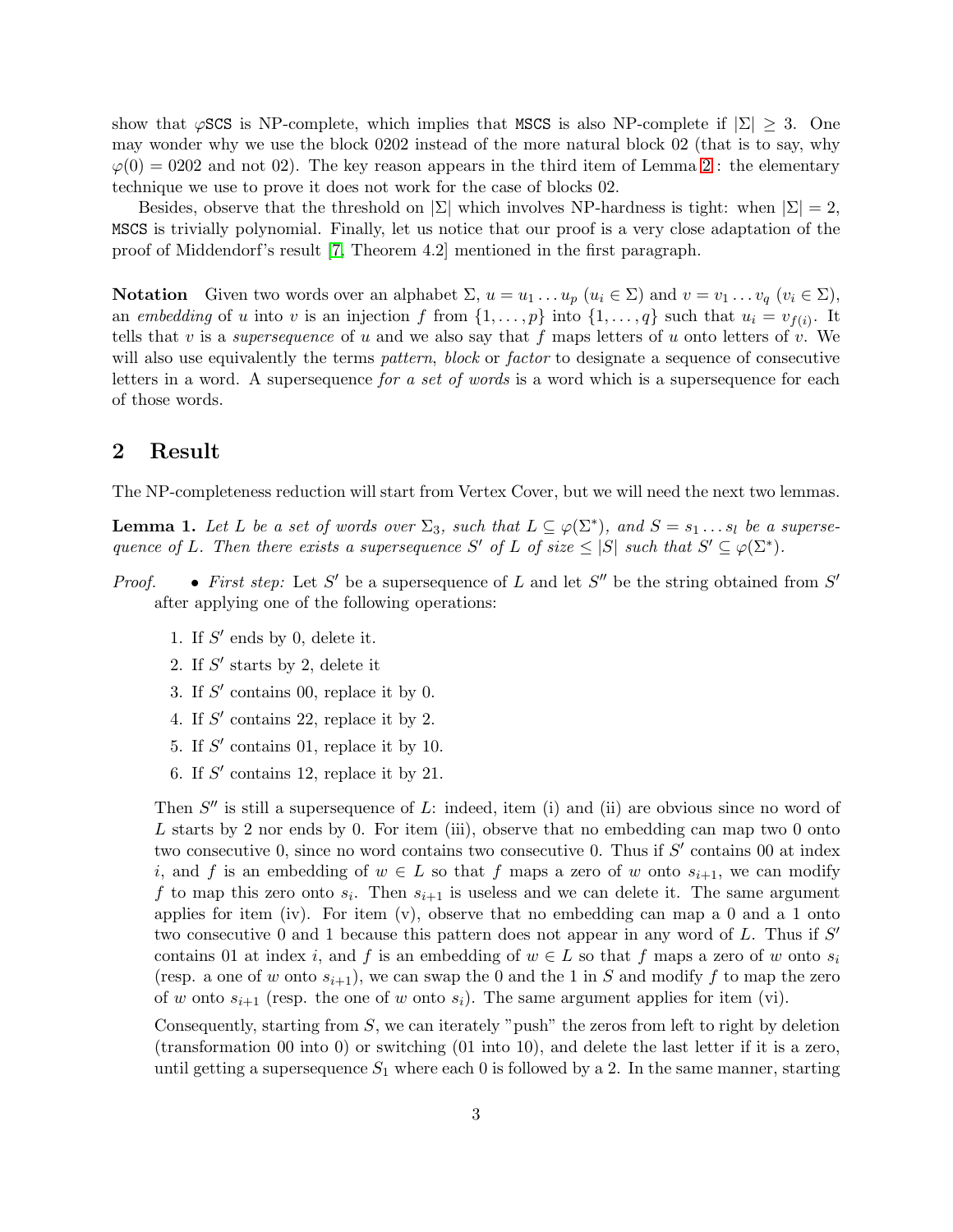from  $S_1$ , we can iterately "push" the 2's from right to left until getting a supersequence  $S_2$ where each two is preceded by a zero. In other words,  $S_2$  is formed by blocks of 02 and blocks of 1. Observe that for such supersequences and for every  $w \in L$ , there always exists an embedding f of  $w \in L$  such that for each block 02, either f maps two consecutive letters to this block or  $f$  maps no letter to this block. We will focus only on this type of embedding in the following. Observe moreover that  $|S_2| \leq |S|$ .

• *Second step:* The goal is to build a supersequence  $S_3$  formed by blocks of 0202 and blocks of 1. Suppose first that  $S_2$  starts by  $(02)^{2k'}$  for some  $k' \in \mathbb{N}$ . Consider the first apparition  $s_i \ldots s_{i+2k+2}, i \in [0 : |S_2|]$  of a pattern  $1(02)^{2k+1}1$  for any  $k \in \mathbb{N}$  and call  $2j$  the number of blocks of 02 before the pattern. Let S' be the string obtained from  $S_2$  by replacing this pattern by 1(02)<sup>2k</sup>102. Then S' is a supersequence of each  $w \in L$ : let f be an embedding of w in  $S_2$ . Either f does not map any letter to  $s_{i+2k+2} = 1$ , or f uses at most 2k blocks of 02 between  $s_i = 1$  and  $s_{i+2k+2} = 1$ , or there exists a block of 02 among the 2jth first blocks such that f maps no letter to this block and f maps no 1 between this block of 02 and  $s_{i+1}$ . Otherwise,  $w \notin \varphi(\Sigma^*)$ . In each one of the three cases, we can easily modify f so that S' is a supersequence of  $w$ . We can iterate the process until no odd block of 02 is found. Finally, if S' ends with a pattern  $1(02)^{2k+1}$ , we can replace it by  $1(02)^{2k}$  and still have a supersequence: if f is an embedding of  $w \in L$ , either f uses only 2k blocks among these  $2k + 1$ , or there exists a block of 02 in  $S'$  before the 1 which is not used by f and such that f maps no one after this block. Thus we can modify  $f$  as in the previous arguments. The last case if when  $S_2$  starts with  $(02)^{2k'+1}1$ : we can replace this pattern at the very first step by  $(02)^{2k'}102$  by the same arguments. Thus we obtain a supersequence  $S_3$  of size  $\leq |S|$  such that  $S_3 \in \varphi(\Sigma^*)$ .

<span id="page-3-0"></span>**Lemma 2.** Let *n* be a positive even integer,  $L = \{S_0, \ldots, S_{n^2}\}\$ be a set of strings with  $S_i =$  $(0202)^{i}1(0202)^{n^{2}-i}$  *for*  $i \in [0:n^{2}]$ *. Then let* S *be a supersequence of* L *such that*  $S \in \varphi(\Sigma^{*})$ *:* 

- If S contains exactly k ones, then S contains at least  $\lceil (n^2+1)/k \rceil 1 + n^2$  blocks of 0202.
- If S contains exactly  $n^2 1 + k$  blocks of 0202, then S contains at least  $\lceil (n^2 + 1)/k \rceil$  ones.
- *The string*  $S_{\min} = 1((02)^n 1)^{2n} (02)^{n-2}$  *is a shortest supersequence of* L. It has length  $4n^2 +$  $4n - 3$ .
- *Proof.* Let S containing k ones. There must be a subset  $L'$  of L which contains at least  $\lceil (n^2+1)/k \rceil$  strings such that the strings in L' can be embedded in S in such a way that the ones in these strings are mapped onto the same one of S. Let  $i_{\max} = \max\{i|S_i \in L'\}$  and  $i_{\min} = \min\{i|S_i \in L'\}$ . Since  $S_{i_{\min}}$  and  $S_{i_{\max}}$  are mapped onto the same one, S must contain at least  $i_{\text{max}} + n^2 - i_{\text{min}}$  zeros. Moreover,  $i_{\text{max}} \ge i_{\text{min}} + \lceil (n^2 + 1)/k \rceil - 1$ , so S contains at least  $\lceil (n^2 + 1)/k \rceil - 1 + n^2$  blocks of 0202.
	- Let S containing  $n^2 1 + k$  blocks of 0202. Consider a one in S and let L' be the subset of L such that the one in the strings of  $L'$  is mapped onto this one. Let j be the number of blocks of 0202 before this one in S. Then  $S_i \in L'$  only if  $i \leq j$  and  $n^2 - i \leq n^2 - 1 + k - j$ , i.e. only if  $j + 1 - k \leq i \leq j$ . Let  $i_{\max} = \max\{i | S_i \in L'\}$  and  $i_{\min} = \min\{i | S_i \in L'\}$ . Then  $|L'| \leq i_{\max} - i_{\min} + 1 \leq j - j - 1 + k + 1 \leq k$ . At most k strings are mapped onto the same one, thus there are at least  $\lceil (n^2 + 1)/k \rceil$  ones.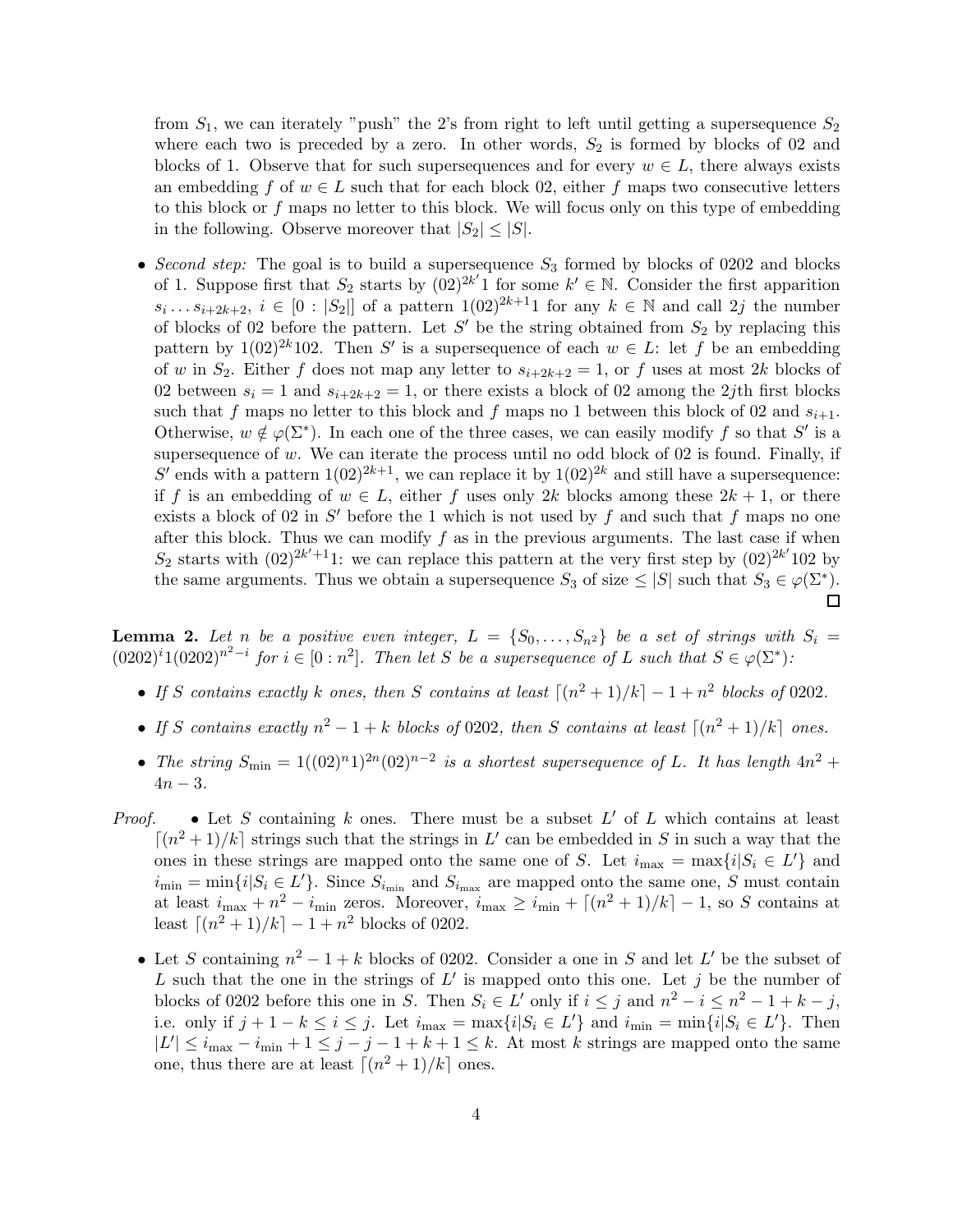•  $S_{\text{min}}$  is indeed a supersequence of L: first, it is a supersequence of  $S_0$ . Secondly, if  $i \neq 0$ , there exists  $j \in [1:2n]$  such that  $(j-1)n/2 + 1 \le i \le jn/2$ . Then the one in  $S_i$  can be mapped to the  $(j + 1)$ th one, and there is  $jn/2 \geq i$  blocks of 0202 before the one, and  $(2n-j)n/2+n/2-1$  blocks of 0202 after the one, which is enough to map the suffix  $(0202)^{n^2-i}$ because  $(2n-j)n/2+n/2-1 \geq n^2-((j-1)n/2+1) \geq n^2-i$ . So  $S_{\text{min}}$  is indeed a supersequence of L.

Let S' be the shortest supersequence of L. By Lemma [1,](#page-2-0)  $S' \in \varphi(\Sigma^*)$ , so we can apply (i): if k is the number of ones of S', then  $|S'| \ge k + 4\lceil (n^2 + 1)/k \rceil - 4 + 4n^2 \ge f(k)$  where f is the function defined on R by  $f(x) = x + 4(n^2 + 1)/x - 4 + 4n^2$ . However, f admits a minimum on R which is  $f(2\sqrt{n^2+1}) = 4\sqrt{n^2+1} + 4n^2 - 4 > 4n + 4n^2 - 4$ . Consequently,  $|S'| \ge f(k) > 4n + 4n^2 - 4$ . Since  $|S'|$  is an integer,  $|S'| \ge 4n + 4n^2 - 3 = |S|$ .

 $\Box$ 

#### Theorem 3. ϕSCS *is NP-complete.*

*Proof.* Obviously,  $\varphi$ SCS is in NP. We reduce the Vertex Cover problem to it. Let  $G = (V, E)$  be a graph with vertices  $V = \{v_1, \ldots, v_n\}$  and edge set  $E = \{e_1, \ldots e_m\}$  and an integer k be an instance of Vertex Cover. Recall that the Vertex Cover problem asks whether G has a vertex cover of size  $\leq k$ , i.e. a subset  $V' \subseteq V$  with  $|V'| \leq k$  such that for each edge  $v_i v_j \in E$ , at least one of  $v_i$  and  $v_j$ is in  $V'$ . Let us now construct our instance of  $\varphi$ SCS:

For all  $i \in [1:n], j \in [0:36n^2],$  let  $A_i = (0202)^{6n(i-1)+3n} 1(0202)^{6n(n+1-i)},$  $B_j = (0202)^j 1(0202)^{36n^2 - j},$  $X_i^j = A_i B_j.$ 

For each edge  $e_l = v_i v_j \in E$ ,  $i < j$ , let

 $T_l = (0202)^{6n(i-1)}1(0202)^{6n(j-i-1)+3n}1(0202)^{6n(n+2-j)}(0202)^{36n^2-1}.$ 

Now let  $L = \{X_i^j\}$  $i \in [1:n], j \in [0:36n^2] \} \cup \{T_l | l \in [1:m] \}.$  Clearly, L can be constructed in polynomial time, each string in L is in  $\varphi(\Sigma^*)$  and has exactly two ones, which are non consecutive. We will now show that L has a supersequence of length  $\leq 168n^2 + 37n - 3 + k$  if and only if G has a vertex cover  $V'$  of size  $\leq k$ .

Suppose  $V' = \{v_{i_1}, \ldots, v_{i_k}\}\$ is a vertex cover of G. Define  $S' = ((02)^{6n}1(02)^{6n})^{i_1-1}1((02)^{6n}1(02)^{6n})^{i_2-i_1}1\ldots((02)^{6n}1(02)^{6n})^{i_k-i_{k-1}}1((02)^{6n}1(02)^{6n})^{n+1-i_k}(02)^{6n},$  $S'' = 1((02)^{6n} 1)^{12n} (02)^{6n-2},$  $S = S'\overline{S''}$ , then  $|S| = 168n^2 + 37n - 3 + k$ .

By Lemma [2,](#page-3-0) S'' is a supersequence of  ${B_j | j \in [0:36n^2] }$ . Moreover,  $((02)^{6n}1(02)^{6n})^n(02)^{6n}$  is a supersequence of  $\{A_i | i \in [1:n]\}$  thus S' also is. From this we deduce that S is a supersequence of  $\{X_i^j$  $i$ <sup>j</sup> $|i \in [1:n], j \in [0:36n^2]$ .

Finally, let us prove that S is a supersequence of  $T_l$  for  $l \in [1:m]$ . Let  $e_l = v_i v_j$ ,  $i < j$ , and consider the two following cases:

• *Case* 1:  $v_i \in V'$ there exists  $t \in [1 : k]$  such that  $i = i_t$ . . The suffixe  $(0.202)^{36n^2-1}$  of  $T_l$  can be embedded in  $S''$ . The goal is to prove that the prefix  $P_l = (0.0202)^{6n(i-1)} 1 (0.0202)^{6n(j-i-1)+3n} 1 (0.0202)^{6n(n+2-j)}$  can be embedded in S'. Observe that one can obtain the following subsequence  $S'_{l}$  $\int_l$  of  $S'$  by deleting a few ones:  $S'_{l} = ((02)^{6n}1(02)^{6n})^{i_{t}-1}1((02)^{6n}1(02)^{6n})^{n+1-i_{t_1}}(02)^{6n}$ . Now  $S'_{l}$  $\ell$  can be rewritten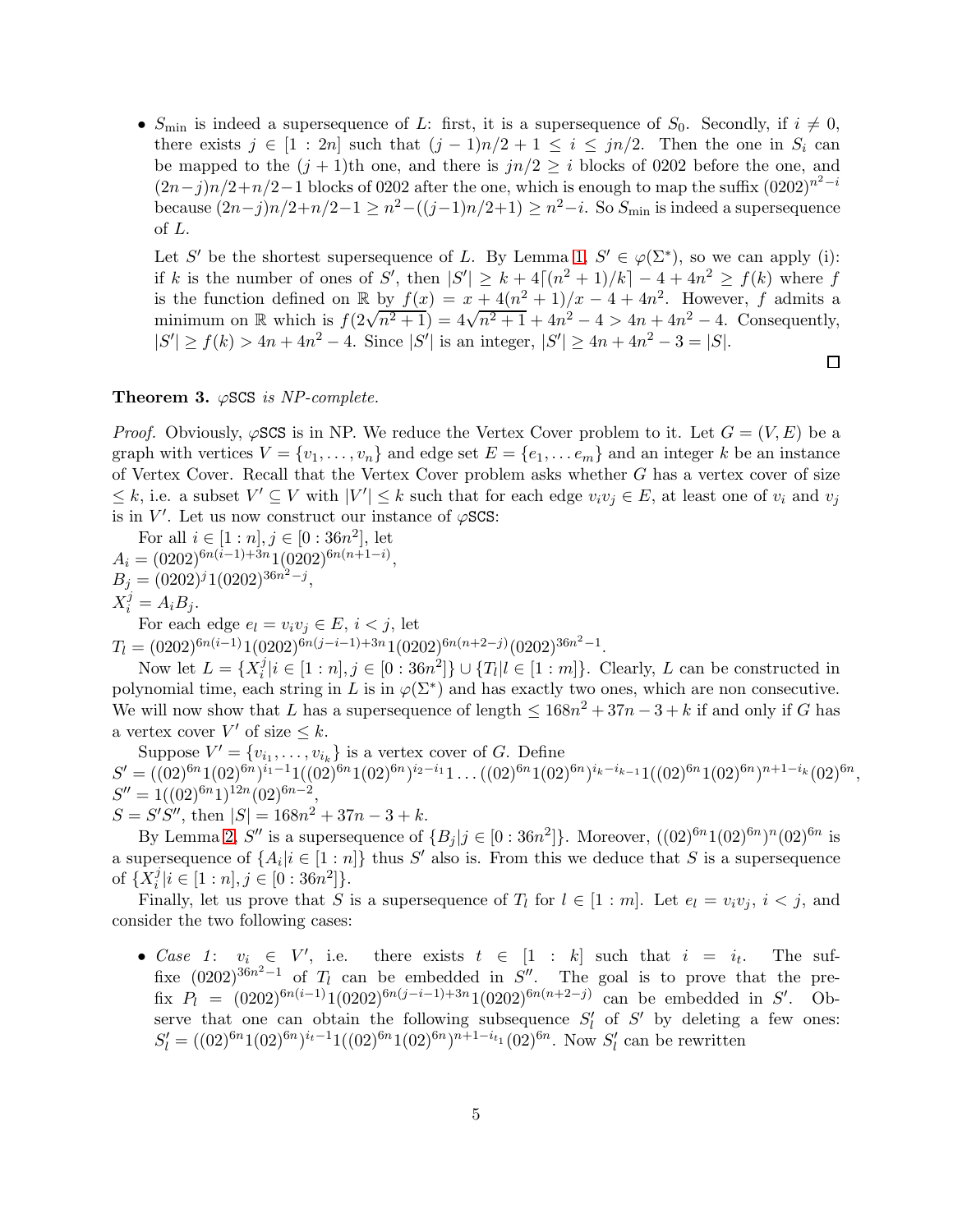$S'_{l} = ((02)^{6n}1(02)^{6n})^{i-1}\underline{1}((02)^{6n}1(02)^{6n})^{j-i-1}(02)^{6n}\underline{1}(02)^{6n}((02)^{6n}1(02)^{6n})^{n+1-j}(02)^{6n}$ . Now we can embed the prefix  $P_l$  in  $S_l'$  $\mathcal{L}_l'$  by mapping its two ones onto the two underlined ones of  $S_l'$ l and checking that the number of blocks of 0202 is enough.

• *Case 2*:  $v_j \in V'$ . The suffixe  $(0202)^{3n} (0202)^{36n^2-1}$  of  $T_l$  can be embedded in  $S''$ . We can prove similarly to Case 1 that the prefix  $P_l = (0.0202)^{6n(i-1)}1(0202)^{6n(j-i-1)+3n}1(0202)^{6n(n+1-j)+3n}$ can be embedded in  $S'$ .

Finally, S is a supersequence of L of size  $168n^2 + 37n - 3 + k$ .

Suppose now that L has a supersequence of length  $\leq 168n^2 + 37n - 3 + k$ . By Lemma [1,](#page-2-0) L has a supersequence S of size  $\leq 168n^2 + 37n - 3 + k$  such that  $S \in \varphi(\Sigma^*)$ . Define S' and S'' such that  $S = S'S''$ , where S' is the shortest prefix of S that contains exactly  $6n^2 + 3n$  blocks of 0202. Since each  $A_i$  contains  $6n^2 + 3n$  blocks of 0202, like S', and S is a supersequence of  $X_i^j$  $i$ <sup>*j*</sup>, then  $S''$  is a supersequence of  ${B_j | j \in [0:36n^2] }$ . Let us state the following two claims:

<span id="page-5-0"></span>Claim 4. For each  $i \in [1:n]$ , S' must contain a one between the  $(6n(i − 1) + 3n)$ th block of 0202 *and the* (6in)*th block of* 0202*. Consequently,* S ′ *contains at least* n *ones.*

*Proof.* Assume for contradiction that the claim does not hold for an  $i \in [1:n]$ . Then the one in  $A_i$  is mapped on a one in S which is after at least 6in blocks of 0202. Since S' contains only  $6n^2+3n$  blocks of 0202, the suffix  $(0202)^{3n}$  of  $A_i = (0202)^{6n(i-1)+3n}1(0202)^{6n^2+3n-6ni}(0202)^{3n}$  must be mapped onto S''. Consequently, S'' is a supersequence of  $\{(0202)^{3n}B_j | j \in [0:36n^2]\}$ , thus by Lemma [2,](#page-3-0)  $|S''| \ge 4 \cdot 3n + 144n^2 + 24n - 3 = 144n^2 + 36n - 3$ . Since  $|S'| \ge 4(6n^2 + 3n)$ , we have  $|S| \ge 24n^2 + 12n + 144n^2 + 36n - 3 = 168n^2 + 48n - 3 > 168n^2 + 37n - 3 + k$ , a contradiction.

<span id="page-5-1"></span>**Claim 5.** For  $l \in [1:m]$  and  $e_l = v_i v_j$ ,  $i < j$ ,  $T_l$  cannot be embedded in S if S' contains a one *neither between the*  $6n(i - 1)$ *th block of* 0202 *and the*  $(6n(i - 1) + 3n)$ *th block of* 0202*, nor between the*  $6n(j - 1)$ *th block of* 0202 *and the*  $(6n(j - 1) + 3n)$ *th block of* 0202*.* 

*Proof.* Assume that the claim does not hold for an  $l \in [1 : m]$  with  $e_l = v_i v_j$ ,  $i < j$ . The suffix  $(0202)^{6n+36n^2-1}$  of  $T_l$  must be mapped onto  $S''$ : indeed, let  $P_l =$  $i < j$ . The suffix  $(0.202)^{6n+36n^2-1}$  of  $T_l$  must be mapped onto  $S''$ : indeed, let  $P_l =$  $(0202)^{6n(i-1)}1(0202)^{6n(j-i-1)+3n}1(0202)^{6n(n+1-j)}0$  be a prefix of  $T_l$ . The first one (resp. second one, last zero) of  $P_l$  must be mapped to a one (resp. one, zero) of S, let  $t_1$  (resp.  $t_2$ ,  $t_3$ ) be the number of blocks of 0202 in S before this one (resp. one, zero). The assumption implies  $t_1 \notin [6n(i - 1) : 6n(i - 1) + 3n]$  and  $t_2 \notin [6n(j - 1) : 6n(j - 1) + 3n]$ . By definition of  $P_l$ ,  $t_1 \geq 6n(i-1)$  thus, by assumption  $t_1 \geq 6n(i-1) + 3n$ . By definition of  $P_l$ again,  $t_2 \ge t_1 + 6n(j - i - 1) + 3n \ge 6n(j - 1)$ . Consequently,  $t_2 \ge 6n(j - 1) + 3n$ . Finally,  $t_3 \ge t_2 + 6n(n+1-j) \ge 6n^2+3n$ . Since S' contains exactly  $6n^2+3n$  blocks of 0202, the last zero of  $P_l$  is mapped onto  $S''$ .

Consequently, S'' must contain at least  $6n+36n^2-1$  blocks of 0202. Assume S'' contains  $36n^2+p$ blocks of 0202 with  $p \ge 6n - 1$ . By Lemma [2](#page-3-0) (ii),  $|S''| \ge 4(36n^2 + p) + [(36n^2 + 1)/(p + 1)] \ge f(p)$ where f is the function defined on  $\mathbb R$  by  $f(x) = 4(36n^2 + x) + (36n^2 + 1)/(x+1)$ . But f is increasing on  $[3n : +\infty[$ . Since  $p \ge 6n - 1$ ,  $f(p) \ge f(6n - 1) = 4(36n^2 + 6n - 1) + (36n^2 + 1)/(6n)$  $144n^2 + 24n - 4 + 6n$ . Thus  $|S''| \ge 144n^2 + 30n - 3$ .

Since S' contains  $6n^2 + 3n$  blocks of 0202 and, as a consequence of Claim [4,](#page-5-0) at least n ones, we have  $|S'| \ge 4(6n^2+3n)+n = 24n^2+13n$ . Consequently,  $|S| \ge 144n^2+30n-3+24n^2+13n =$  $168n^2 + 43n - 3 > 168n^2 + 37n - 3 + k$ , a contradiction.  $\Box$